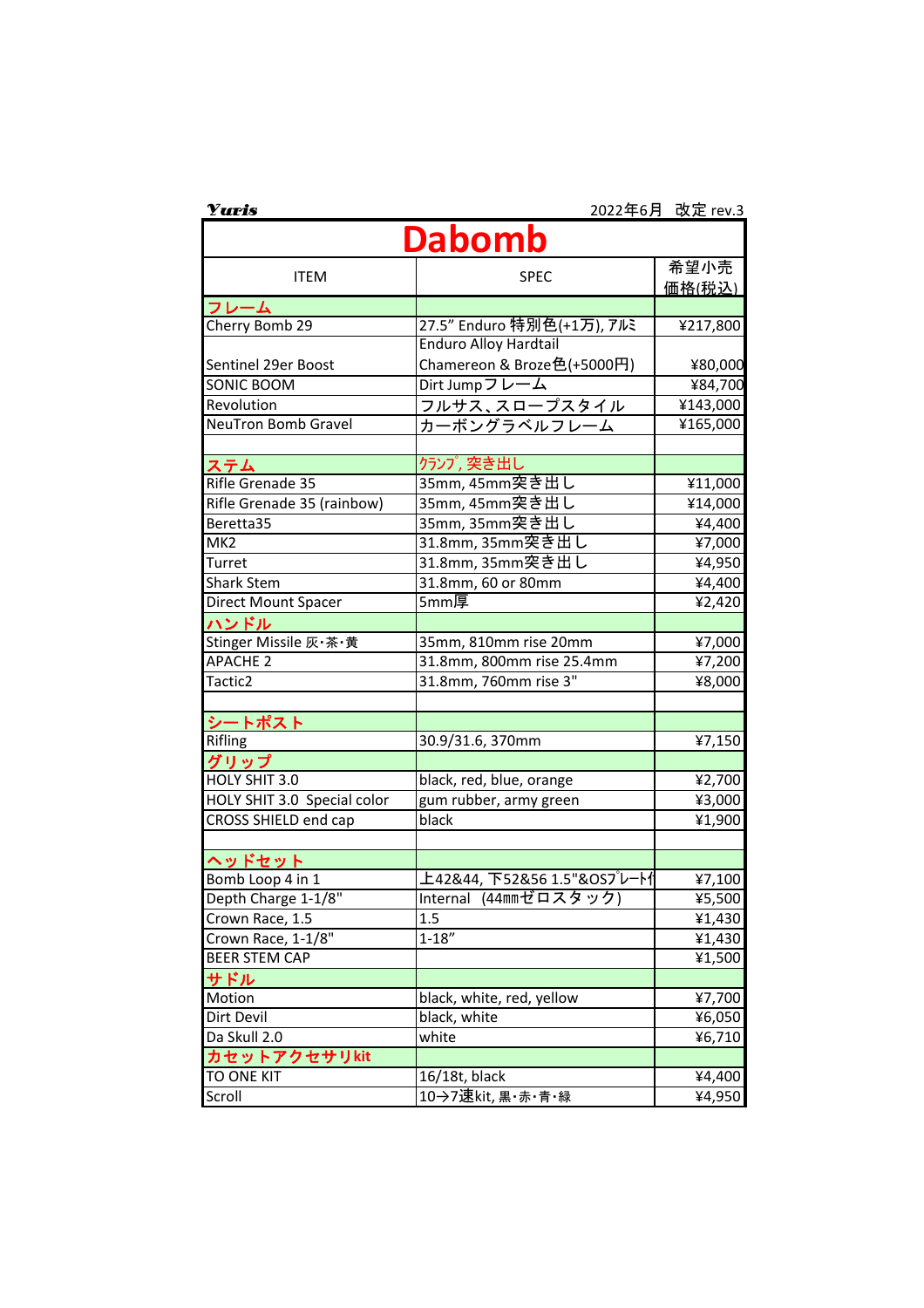| <b>Yuris</b>               |                               | 2022年6月 改定 rev.3 |  |  |  |
|----------------------------|-------------------------------|------------------|--|--|--|
| Dabomb                     |                               |                  |  |  |  |
| <b>ITEM</b>                | <b>SPEC</b>                   | 希望小売             |  |  |  |
|                            |                               | <u>価格(税込)</u>    |  |  |  |
| ハブ                         |                               |                  |  |  |  |
| UFO F-15 Boost             | black, rainbow(+3000円)        | ¥15,600          |  |  |  |
| UFO R-148 Boost            | black, rainbow(+3000円)        | ¥18,000          |  |  |  |
| <b>UFO F-15 + QR</b>       | black                         | ¥15,600          |  |  |  |
| <b>UFO R-142 + QR</b>      | black                         | ¥18,000          |  |  |  |
| UFO R-150/157              | black                         | ¥18,700          |  |  |  |
| Strafe R-10                | black, 135mm*10mmポルトオン        | ¥15,400          |  |  |  |
| 142*12 Axle                | QR142mm, M12*P1.75            | ¥7,130           |  |  |  |
| Thru 142*12 Axle           | For 142mm hub, M12X1.75PX174m | ¥3,630           |  |  |  |
| Thru 148*12 Axle           | For148mm hub, M12X1.75PX184mm | ¥3,630           |  |  |  |
| XD1フリーハブボディ                | For UFO                       | ¥12,650          |  |  |  |
| UFO ハブ用20mm cap            | For UFO Series                | ¥2,430           |  |  |  |
| UFO ハブ用Boost 20mm cap      | For UFO Series                | ¥2,430           |  |  |  |
| QR 関係                      |                               |                  |  |  |  |
| <b>BOMB QR CLAMP 3.0</b>   | 黒・赤・青・緑 34.9                  | ¥2,420           |  |  |  |
| MARK3                      | Black, 34.9mm                 | ¥1,430           |  |  |  |
|                            |                               |                  |  |  |  |
| ペダル                        |                               |                  |  |  |  |
| <b>AT MINE</b>             | black, brown, orange, purple  | ¥12,100          |  |  |  |
| Double Cross               | black, red, blue              | ¥8,800           |  |  |  |
| V-Stage                    | Black, Red, Blue              | ¥14,000          |  |  |  |
| <u> チェーンテンショナー</u>         |                               |                  |  |  |  |
| $RL-4$                     | <b>MTB</b>                    | ¥4,100           |  |  |  |
| $RL-X$                     | MTBディレーラー型                    | ¥8,300           |  |  |  |
| <u>チェーンデバイス</u>            |                               |                  |  |  |  |
| Recoil GSX 2               | 30-38T, ISCG05                | ¥6,600           |  |  |  |
| リム                         |                               |                  |  |  |  |
| Advance 29                 | 29" 35mm幅32H                  | ¥12,100          |  |  |  |
| Advance 275                | 27.5" 35mm幅32H                | ¥11,000          |  |  |  |
| Advance <sub>26</sub>      | 26" 35mm幅32H                  | ¥11,000          |  |  |  |
| アクセサリー                     |                               |                  |  |  |  |
| DABOMB TECHNICAL TEE       | XS, S, M, L                   | ¥3,300           |  |  |  |
| <b>Bomb Cap</b>            | 帽子 one size                   | ¥2,600           |  |  |  |
| <b>TEAM CREW SOCK</b>      | 25-30cm, ペア                   | ¥2,420           |  |  |  |
| Team DH Jersey             | M, L                          | ¥12,100          |  |  |  |
| <b>BANNER</b>              |                               | ¥5,500           |  |  |  |
| 2022 Sticker Set, For Fans |                               | ¥1,100           |  |  |  |
| 2022 Sticker, For Shop/VAN |                               | ¥850             |  |  |  |
| <b>Protection Ring</b>     | black, red, green, pink, blue | ¥1,430           |  |  |  |
| Fender                     | black                         | ¥1,430           |  |  |  |
| D-Hanger                   | チェーン引き変速機構付                   | ¥5,550           |  |  |  |
| <b>Bomb Bottle</b>         | black                         | ¥1,210           |  |  |  |